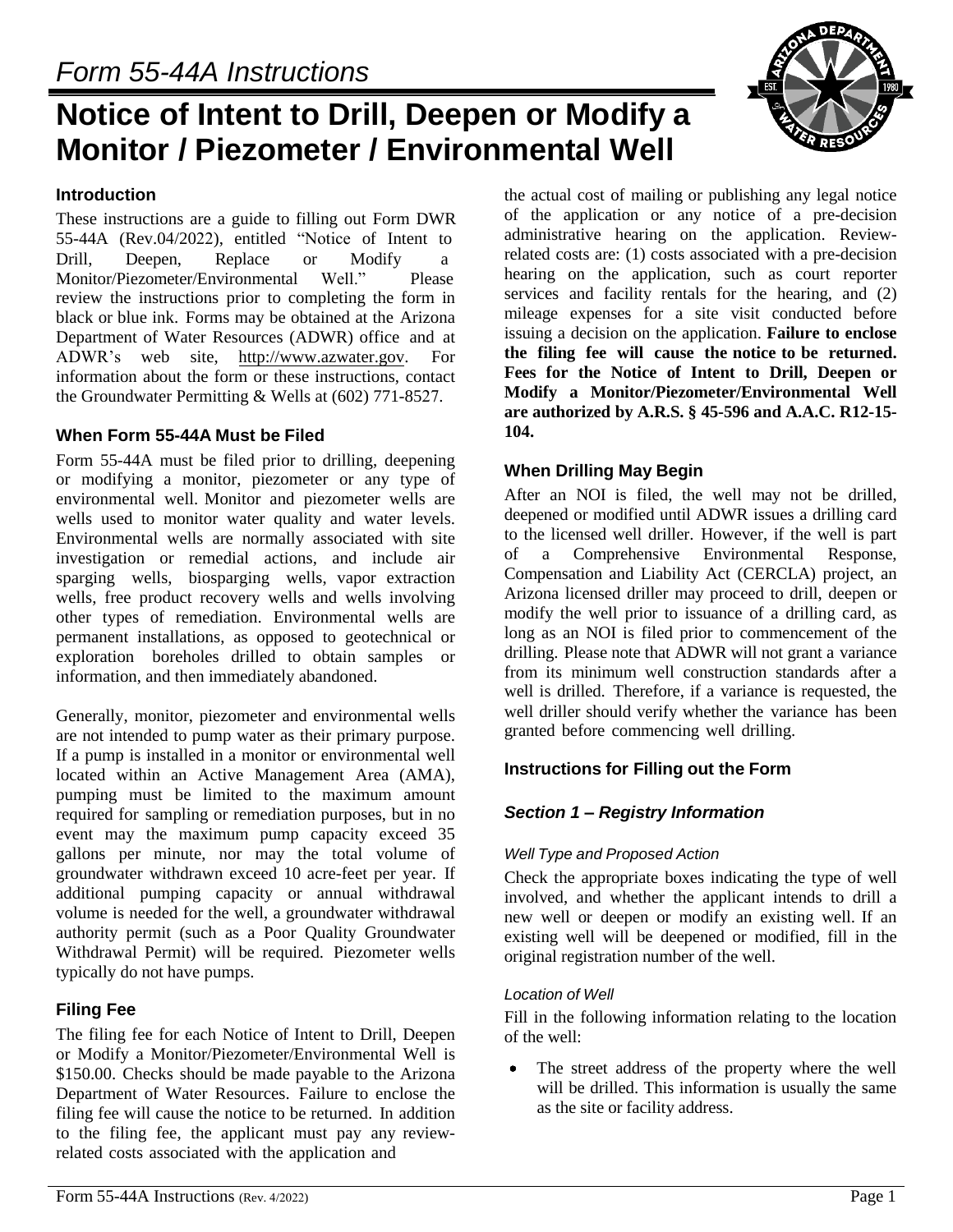- A legal description for the proposed well location. The legal description is the township, range, section, and in decreasing order, the quarters of that section so that well location falls in a 10-acre block within that section.
- The county tax assessor's parcel identification number and the acreage of the parcel. This number ordinarily has at least eight digits, arranged in a book-map-parcel sequence (XXX-XX-XXX). The number can be obtained from the county tax assessor's office. Federal or State land will not have a parcel identification number.
- The name of the county where the well is located.

#### *Section 2 – Owner Information*

#### *Well Owner*

Fill in the well owner's name, mailing address and telephone and fax number. If the well owner is a corporation, governmental unit or other entity, provide the name of a contact person.

#### *Landowner*

If the land is not owned by the well owner, fill in the landowner's name, mailing address, telephone and fax numbers and, if the landowner is a company or organization, the name of a contact person. If the landowner does not sign the signature block of the NOI form, also attach a copy of an access agreement or permission letter from the landowner indicating the landowner's approval of the proposed action.

#### *Section 3 – Drilling Authorization*

#### *Drilling Firm*

Provide the name, ADWR license number, Arizona Registrar of Contractors license category, telephone number, fax number, and email address of the licensed well driller that will perform the work. Only a well drilling contractor licensed in the State of Arizona may drill, deepen or modify a well in Arizona. Except for wells drilled as part of a CERCLA project, drilling may not begin until the well drilling contractor has possession of a drilling card at the well site, issued by ADWR in the name of the well drilling contractor or licensee, and which authorizes the drilling of that specific well in that specific location.

#### *Consultant*

If a consulting firm is used, provide the name of the firm, and the name, telephone number, fax number and e-mail address of the contact person at the firm.

# *Section 4 – Questions*

Check the appropriate boxes and fill in information indicating the following:

- 1. Whether all annular spaces between the casing and the borehole for the placement of grout are at least 2 inches. A minimum of 2 inches of space is required if the well is located in or near a groundwater contamination site (such as a CERCLA, WQARF, DOD or LUST site). The minimum requirement for all other wells is 1½ inches.
- 2. Whether the screened or perforated interval of casing will be greater than 100 feet in length. The screened or perforated interval may not be greater than 100 feet in length if the well is located in or near a groundwater contamination site (such as a CERCLA, WQARF, DOD or LUST site).
- 3. Whether a variance is requested to use thermoplastic casing (PVC) in lieu of steel casing in the surface seal. If so, unless ADWR determines that extraordinary circumstances requiring the use of steel casing exist, ADWR will grant the variance without the necessity for the applicant to submit a separate letter requesting the variance. If ADWR grants the variance request, the well must be constructed in a vault, as defined in A.A.C. R12-15- 801(27), the thermoplastic casing must be installed only in an oversized borehole without driving, and the PVC must conform to ASTM standards.
- 4. Whether there is any other well name or identification number for the proposed well. There may be a site-specific well number (such as MW-1, MW-2, etc.) or a number provided by the Arizona Department of Environmental Quality (ADEQ). Providing ADWR with a unique name or number will aid in identifying and communicating well information, especially at the time of abandonment.
- 5. Whether construction plans have been coordinated with ADEQ. If so, fill in the name and phone number of the ADEQ project manager or hydrologist for the site.
- 6. If the proposed well is a monitor or environmental well, whether dedicated pump equipment will be installed. If so, fill in the design pump capacity in gallons per minute. If the well is within an AMA, the maximum pumping capacity may not exceed 35 gallons per minute and the annual amount of groundwater withdrawn may not exceed 10 acre- feet.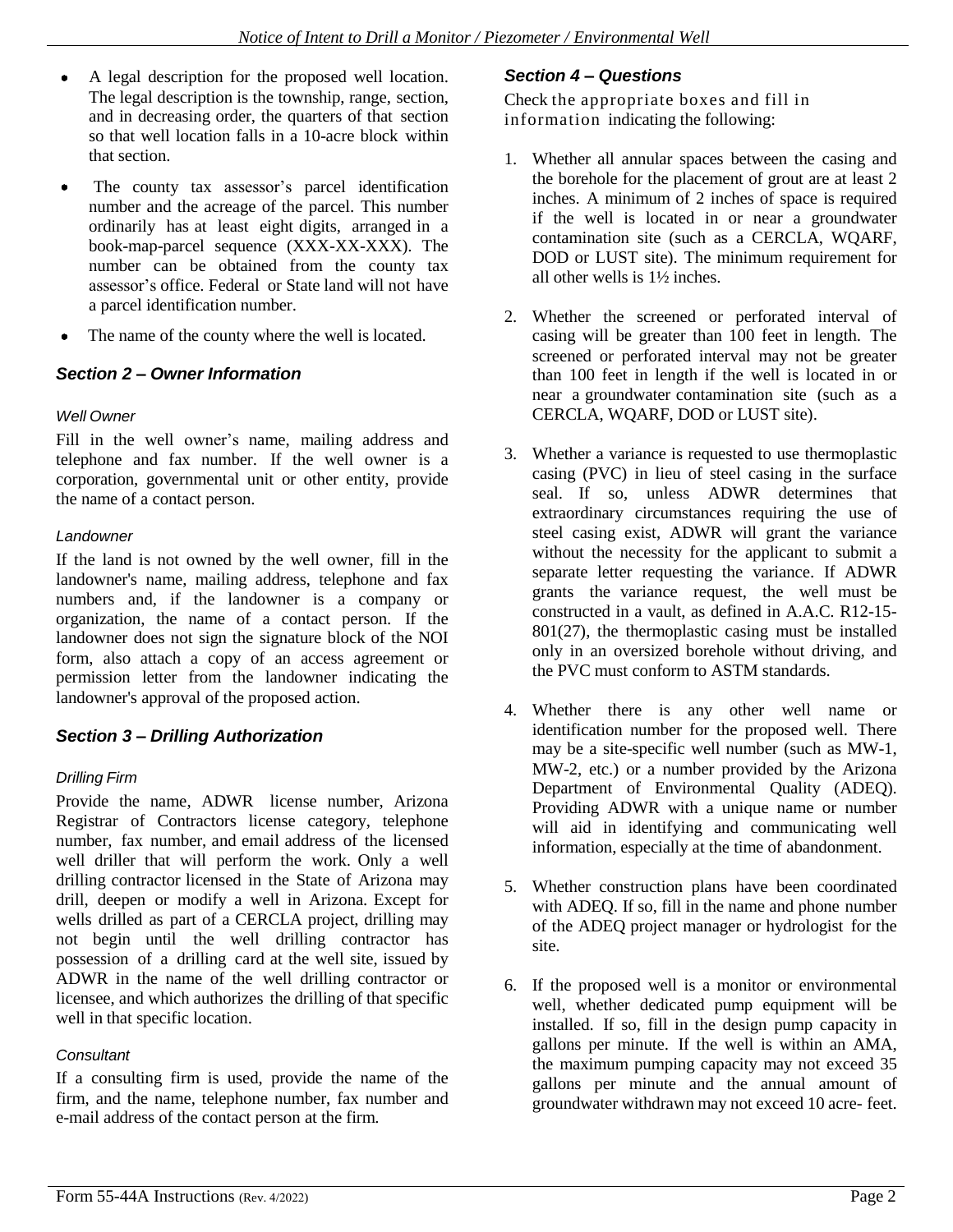7. Whether the well is located in an AMA **AND** is intended to pump water for the purpose of remediating groundwater. If so, unless the well is a replacement well and the total number of operable wells on the site is not increasing, you must file supplemental form A.R.S. § 45-454(C) & (F), certifying whether any part of the land on which the well is to be drilled is within 100 feet of the operating water distribution system of a municipal water provider with an Assured Water Supply designation (designated provider) as shown on the provider's most recent digitized water service area map on file with ADWR. To make this determination, you must review the most recent digitized water service area maps of designated providers on file with ADWR. A current listing of designated water providers may be found at: <http://www.azwater.gov/>

Pursuant to A.R.S. § 45-454(C), if any part of the land on which the well is to be drilled is within 100 feet of a designated provider's operating water distribution system as shown on the provider's most recent digitized water service area map on file with ADWR, the well may not be drilled unless you apply for and are granted an exemption under A.R.S. § 45- 454(F). To apply for an exemption under A.R.S. § 45-454(F), you must complete the second section of form A.R.S.  $§$  45-454(C) & (F) and submit the documentation specified in that section. See supplemental form A.R.S.  $\S$  45-454(C) & (F) for further information.

8. Whether the well registration number will be stamped on the vault cover or upper part of the casing. If not, indicate where the registration number will be placed. ADWR's well construction rules require the well registration number of a monitor well to be inscribed on the vault cover or at the top of the casing. Inscribing the registration number in the wet cement around the vault during installation is a common method of additional identification.

# **Section 5** *– Well Construction Diagram*

In addition to filling in the information in section 6, attach a well construction diagram on which all of the specifications listed in Section 6 are labeled. The information in the well construction diagram must match the information in Section 6.

# **Section 6 –** *Well Construction Details*

Section 6 requires information on the well construction methods to be used and the surface or conductor casing. Check the appropriate box in each category. Provide details if "Other" is checked for any category.

# **Section 7** *– Proposed Well Construction Plan*

Section 7 requires information on the proposed well construction plan. In the box in the upper right-hand corner, fill in the date when construction is to begin.

In the Borehole table, fill in the diameter of the proposed borehole in inches, and indicate the depth interval for each change in diameter. If the Casing material is not listed, describe the material in the appropriate box.

Below the three tables, fill in the number of casing strings if the well has nested casings. Also fill in the expected depth to water table, fill in the outer diameter of the casing in inches, checking the appropriate boxes indicating the type of casing material and the type of perforations, if any, and fill in the slot size of any perforations. Fill in the depth interval for each change in casing type and diameter. Check the "Blank or None" box for non-perforated casing depth intervals. If the type of casing material or perforations is not listed, describe the type in the appropriate box.

In the Annular Material table, check the appropriate boxes indicating the type of annular material or filter pack installed at each depth interval. Fill in the size of the filter pack used. Provide the depth interval for each change in material information. If the type of annular material is not listed, describe the material in the appropriate box.

Below the three tables, fill in the number of casing strings if the well has nested casings. Also fill in the expected depth to water.

### **Section 8** *– Optional By Property Owner and Well Owner Only*

The property owner and the well owner may grant ADWR permission to enter the property and obtain depth-to-water measurements from the well. The purpose of obtaining depth-to-water measurements is to collect groundwater level information that can be used to develop water level maps and databases that support scientific, planning and water management studies throughout the state. If permission is granted, ADWR will enter the property only during reasonable hours and no more than once per year.

# *Section 9 – Signature Block*

The NOI form must be signed and dated by the well owner. The name and title of the person signing the form must be typed or printed in the appropriate space.